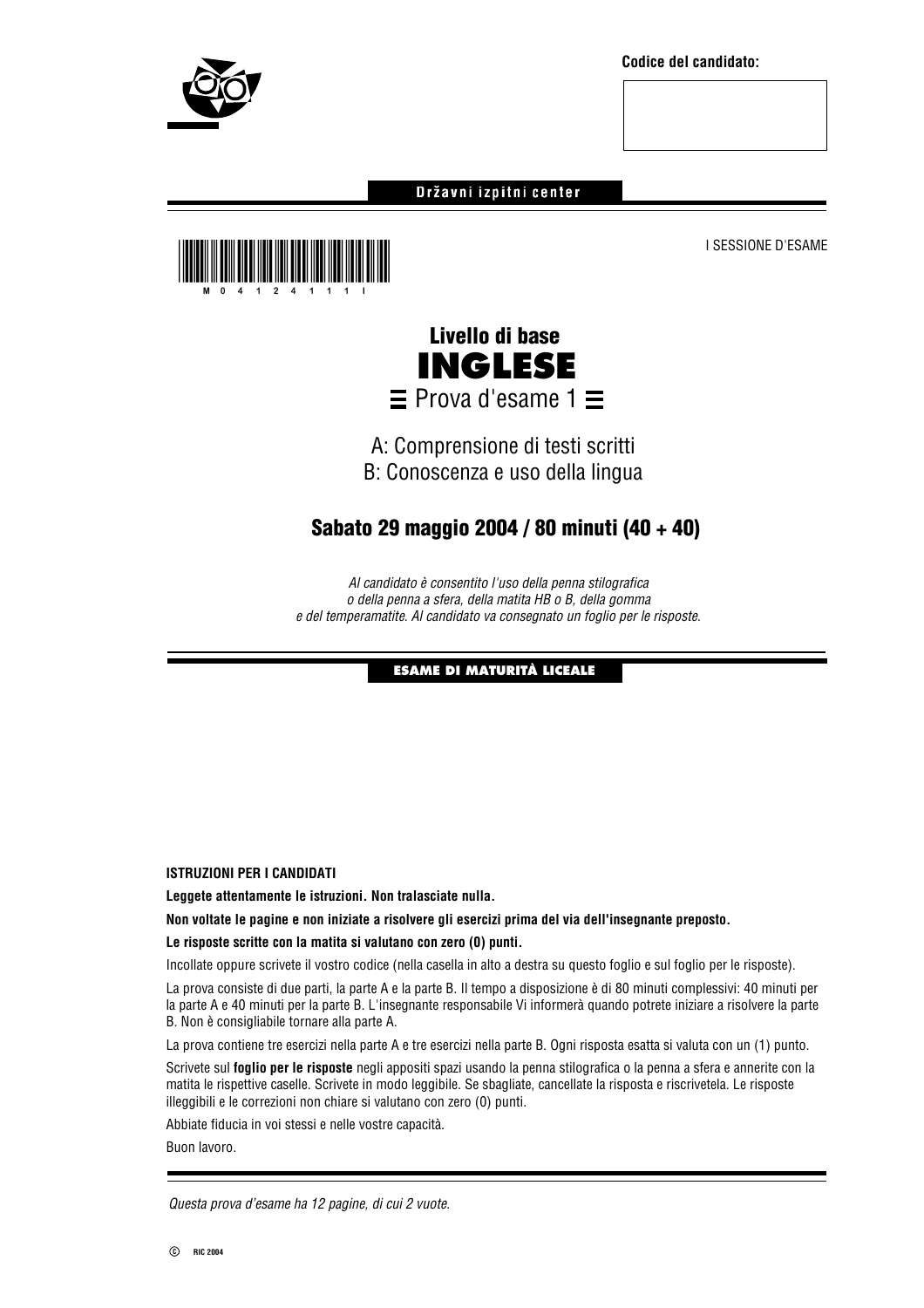#### A: COMPRENSIONE DI TESTI SCRITTI (Durata: 40 minuti)

#### *Example:*

# Example:<br>
Answer is the birthplace of hurricanes?<br> **Answer is the birthplace of hurricanes?**<br> **A.** Why is weather forecasting for Africa unreliable?<br>
2. Who co-operated with Dr Thomcroft and Dr Parker?<br>
3. Why is the jet c 0. Where is the birthplace of hurricanes?<br> **Riders on the storm**<br>
1. Why is weather forecasting for Africa unreliable?<br>
2. Who co-operated with Dr Thomcroft and Dr Parker?<br>
3. Why is the jet changeable?<br>
4. Who does Thornc Riders on the storm

- 1. Why is weather forecasting for Africa unreliable?
- For the Spaces pro<br>
For the Spaces pro<br>
Example:<br>
O. Where is the birthplace of hurricanes?<br>
Rider<br>
2. Who co-operated with Dr Thorncroft can<br>
3. Why is the jet changeable?<br>
4. Who does Thorncroft compare the cy<br>
5. What i 2. Who co-operated with Dr Thorncroft and Dr Parker?
- 3. Why is the jet changeable?
- 4. Who does Thorncroft compare the cyclone with?
- 5. What is crucial for a cyclone to grow into a hurricane?
- 6. Where does the cyclone weaken?
- 7. What makes regular weather observation across countries impossible?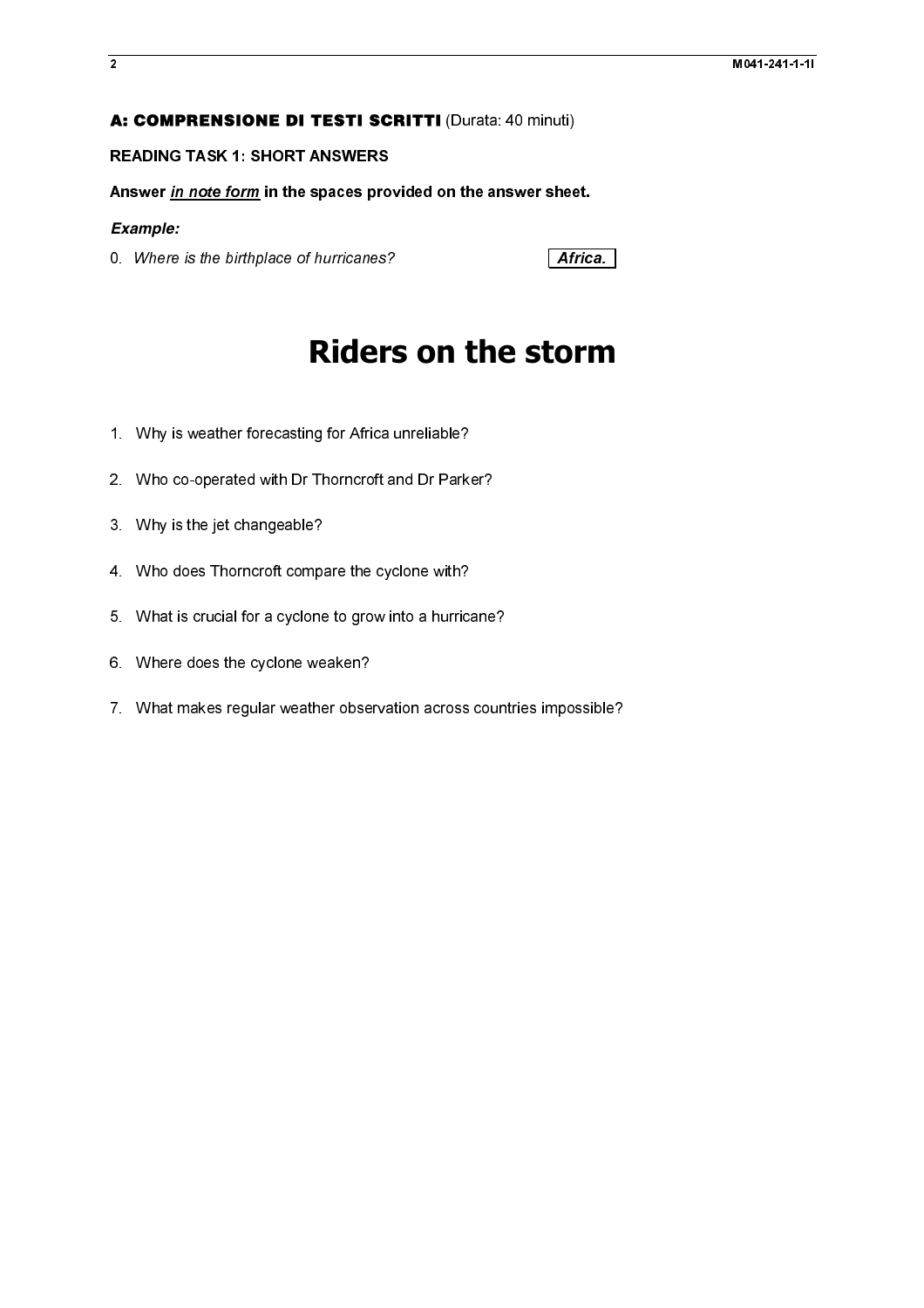# Riders on the storm

Adapted from an article in The Guardian, 14 September 2000, by Sanjida O'Connell 

The fantasy is to be there when a hurricane is forming, says Doug Parker, from the University of Leeds. He and colleague Chris Thorncroft, from Reading University, have just returned from the birthplace of hurricanes. Their aim was to discover what turns a stiff breeze into a devastating cyclone.

Hurricanes are born over the plains and mountains of Central and West Africa from what is known as the African easterly jet, a jet of air moving east to west, which can sometimes end up in America with horrifying consequences. There is another equally important reason for investigating the African easterly jet: there is still no decent weather forecasting system that can predict when a drought or a monsoon will hit Africa, nor even how the jet affects daily weather patterns. "At the moment we don't have much of a clue because there's so few data going in to the models," says Thorncroft.

Dr Thorncroft and Dr Parker, along with an RAF crew and a team of scientists from the Met Office collected data on pressure, temperature, humidity and wind speed between Cape Verde and Niamey in Niger by dropping 110 data gathering instruments attached to mini parachutes from a Hercules aircraft called Snoopy. Each one radioed back the information; at nearly £500 a pop, it's not cheap, but they hope to generate crucial information about hurricane formation.

The jet is spawned west of the Ethiopian highlands and is inherently unstable because of the difference in temperature of the lands it is travelling over: it could be as hot as 40ºC over the Sahara, through to 26ºC around coastal regions. When the cool, moist air from the Atlantic meets hot desert air, there is an unequal distribution of pressure causing waves to form. These waves are swept along by the remainder of the jet: they can be up to 3,000km long.

There are a number of factors which change the wave from a benign weather system to something rather more sinister. One of the main factors is the temperature of the sea. If the wave is very low down, about a kilometre from the ground, it can grow by extracting energy from the warm ocean. Heat travels from the ocean to the wave, warming it and causing the wave to break off and begin to spiral in a vortex pattern. As the centre warms and increases in energy, more air is sucked in.

"It's like ice skaters bringing their arms in so that they spin faster," explains Thorncroft.

The faster the cyclone spins, the more heat it draws from the ocean. The cyclone travels across the sea towards America picking up speed and energy and can grow large enough to become a hurricane. What can stop it is vertical shear – a strong difference in wind speed between upper and lower levels. The current theory is that the temperature of the sea can be used to predict the maximum intensity of a cyclone, and although Thorncroft thinks this is a factor, he believes that the degree of vertical shear is also crucial. Once the cyclone gets to the US, it loses energy when it hits the land; even a hurricane will eventually fizzle out. Some head north and interact with weather systems from Europe. A big hurricane may reach the UK and can have a significant impact on wind and rainfall.

Thorncroft and Parker hope that their data will not only help predict hurricane formation and drought patterns in Africa, but could also be used to update the current models. By making forecasts using European models with and without the data the team is gathering, it will be possible to see how accurate the models are, and if they can be improved.

"It's the responsibility of every country to make observations and share them globally," says Thorncroft. "But if our data had a major impact on hurricane prediction and on understanding tropical weather systems, would anyone want to pay to collect data routinely? It's in the interest of everyone," he adds. This may be, but obtaining global funding and co-operation could prove as difficult as getting an accurate weather forecast.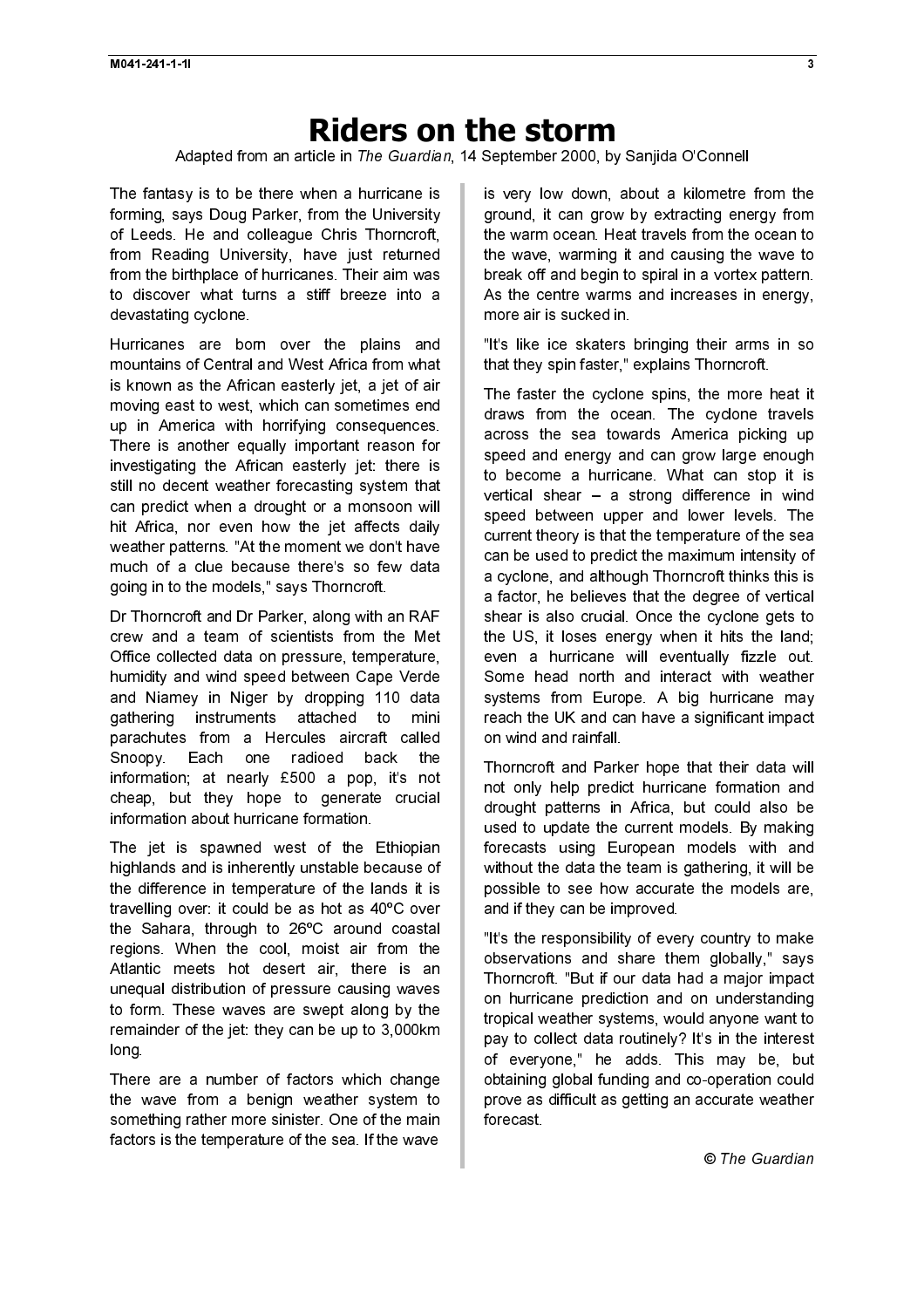READING TASK 2: MATCHING (Paragraphs and Statements)

Match all statements 1–10 with paragraphs from A–H.

MORE THAN ONE STATEMENT may refer to THE SAME PARAGRAPH.

Write your answers on the answer sheet and shade in the appropriate circle.

#### *Example:*

0. The ancient states were forced to occupy more and more lands. 0. E

# Doomed civilisations

- 1. A regular supply of water was crucial for the Mayan crop planting system.
- 2. The ruins left by past societies have always been considered as signs of progress.
- 3. The Mayan civilisation collapsed because they cut down too many trees.
- 4. Even in the past, man was causing a lot of damage to the environment.
- 5. Some Mayan cities were exposed to hunger because of their location.
- 6. European invaders contributed to the collapse of one culture in South America.
- 7. Some people might associate the disappearance of early civilisations with divine punishment.
- 8. A recent American theory says the collapse of the Mayan society was due to lack of water.
- 9. The Mayan cities were found hidden in the jungle.
- 10. The obvious explanation of the fall of a civilisation is not necessarily correct.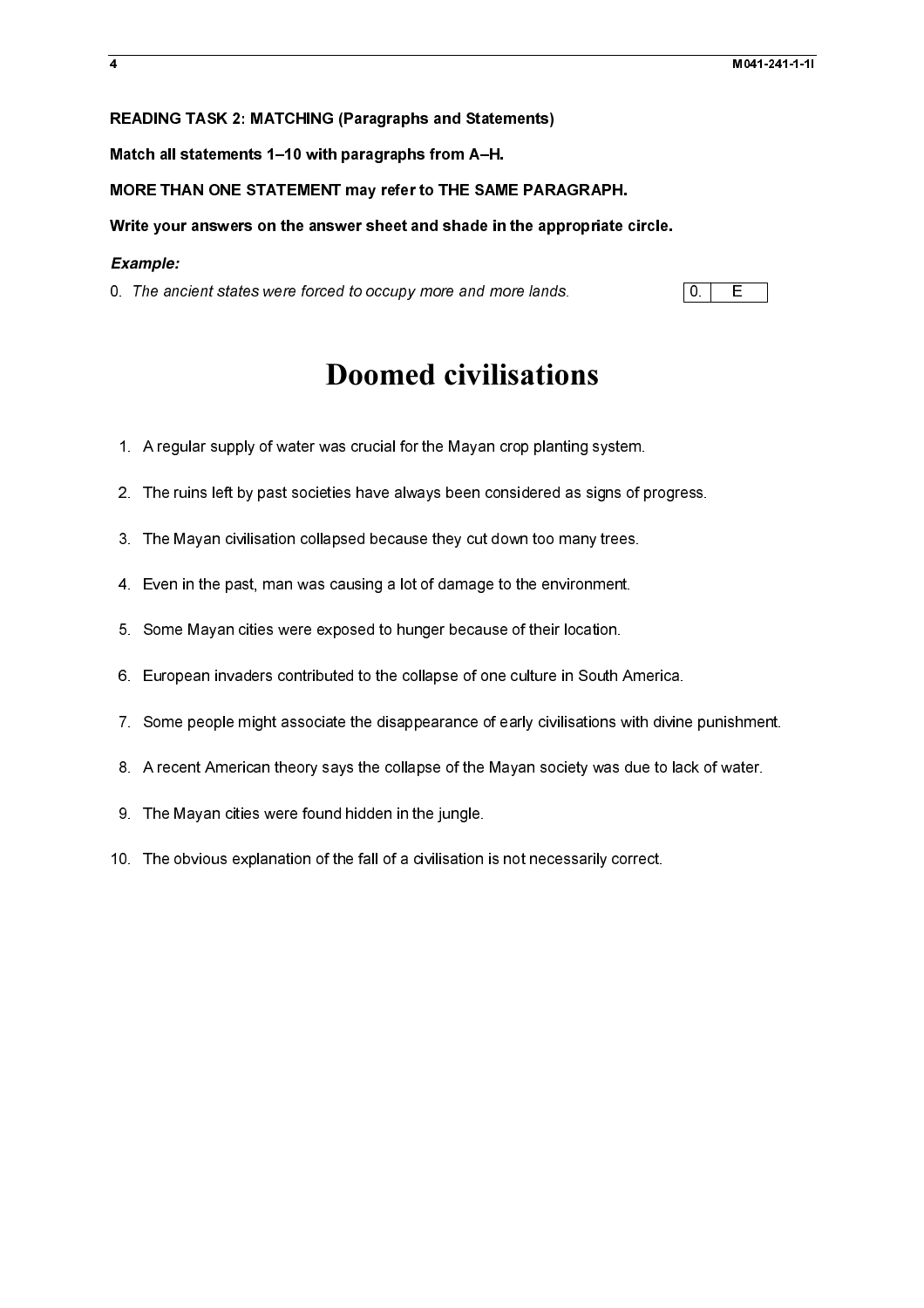# Doomed civilisations

Adapted from an article in The Guardian, 24 May 2001, by Sanjida O'Connell

#### A

In the 1830s, explorers John Lloyd Stephens and Frederick Catherwood "rediscovered" the Mayan cities of South America. Here was the archetypal picture of a great "lost" civilisation, its abandoned monuments submerged by the encroaching jungle.

#### B

"It's a very evocative image when you have cities that have transparently undergone some Sodom and Gomorrah-like cataclysm. Some might even think it is a judgment from God," says Dr Chris Scarre, an archaeologist from the McDonald Institute, Cambridge University.

#### $\mathbf C$

Last week, US scientists proposed that cyclic, extended drought pulled down the Mayan civilisation around 900 AD. Many archaeologists believe that environmental events destroyed civilisations that had reached their cultural peak. Dr Scarre is not convinced. He believes many of the great civilisations of the world and held within them the seeds of their own destruction.

## D

The impressive monuments left behind by early societies have encouraged the idea that they are advancements – the culmination of progress from hunter-gatherers to farmers and finally to civilisation. However, these events show cyclical patterns of growth, maturity and decline. They can also be seen as pathologies, damaging to the natural world, and subject to the same processes of population pressure and ecological deterioration that has become such a problem to everyone.

## E

Many states were only able to survive under conditions of continuous territorial growth. The Roman empire thrived on expansion which provided career opportunities for ambitious generals, huge profits for entrepreneurs, and a ready source of slaves. Once the empire had to forgo this policy and withdraw to more defensible frontiers, the system became increasingly difficult to sustain. Constant pressure for expansion also afflicted the Inca state. Each ruler had to build up personal estates of his own which he could only do through military conquest. The pressures for continuous expansion were thus enormous, and the system would have collapsed even if the Spanish conquistadors had not arrived in 1532.

#### $\mathbf F$

The Maya are the classic lost civilisation. It is thought that their destruction was the result of food shortages between the  $9<sup>th</sup>$  and  $10<sup>th</sup>$  century AD. Several of the lowland cities, such as Tikal, depended heavily on the cultivation of raised fields set in marshy depressions known as bajos, which flood intermittently but may originally have been permanent lakes. Stable water levels were essential to this system. But we know that they suffered a dry period for several thousand years. As a result, the water levels would have fallen and the raised fields become unusable and this could only have led to famine and political unrest.

## G

"It's easy to say, well you have a collapse of a society, an abandonment of urban centres, the cessation of building monuments and then we have here an environmental event which would neatly explain it: drought, degradation of soil, or the rise or fall of the water table. There's a very strong temptation to join the dots and think, so there's your answer – but human societies aren't like that," says Dr Scarre. He has an alternative hypothesis.

# H

Between the  $8^{th}$  and  $9^{th}$  century Mayan cities were intensively competitive. To fund the building of monuments, they cleared forest from hillsides to increase the area they could cultivate. The hills eroded, soil was washed into the lowland bajos, silting them up. The hill slopes degraded too badly to plant crops on them and the silt damaged the intensive cultivation in the bajos. The deforestation and soil erosion ultimately may have destroyed the capacity of the land to support the high population levels in the Mayan cities and led to collapse.

© The Guardian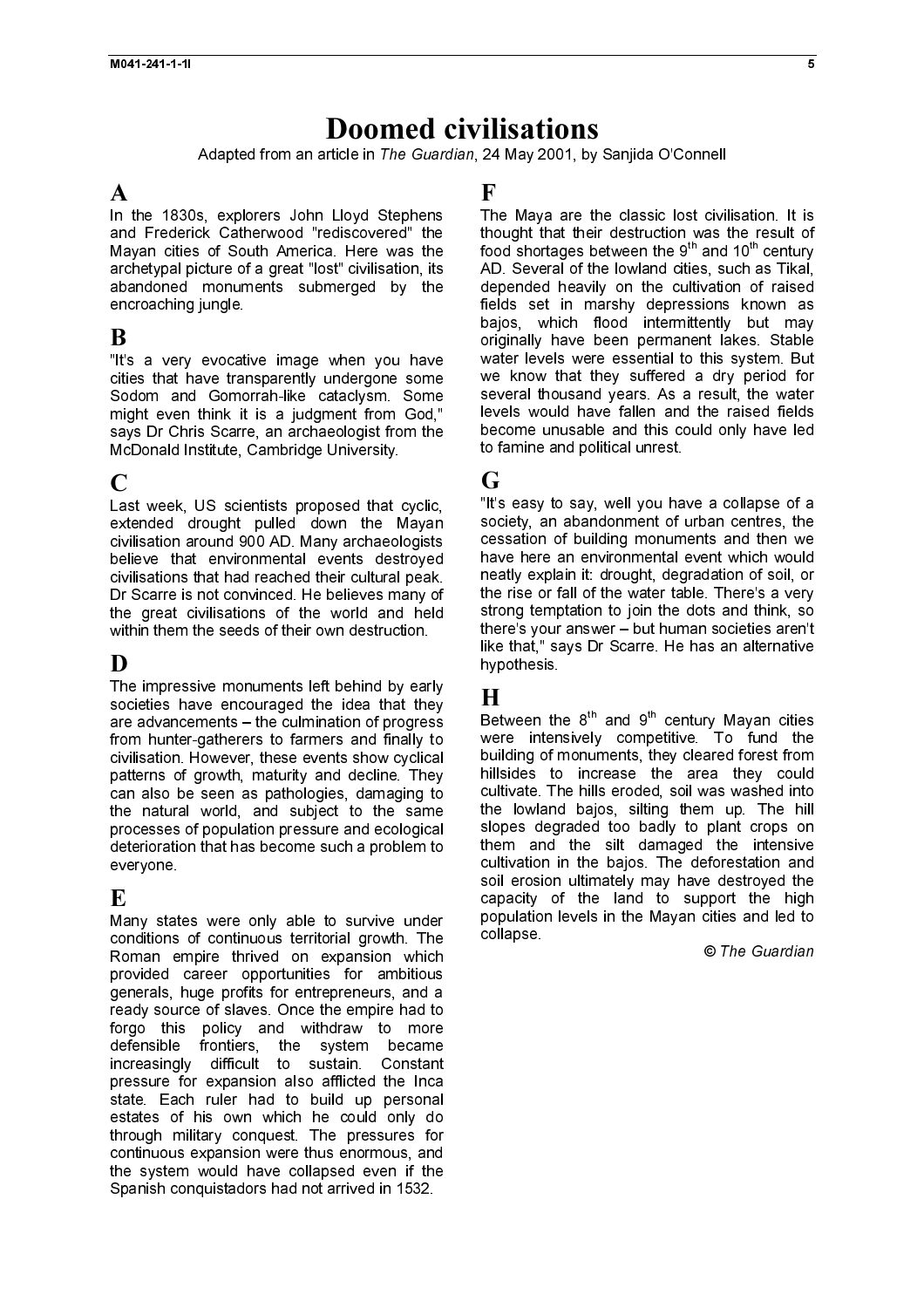#### READING TASK 3: TRUE / FALSE / NOT GIVEN

Decide whether the following statements are TRUE / FALSE or NOT GIVEN.

#### Tick  $(\checkmark)$  the appropriate column on your answer sheet and shade in the appropriate circle.

#### *Example:*

 $\overline{0}$ Manga can be compared to western comics.

# Comic relief

- 1. Manga authors show how the Japanese really think.
- 2. Businessmen criticise the financial mangas.
- 3. The weekly Young sells more copies than Shonen Jump.
- 4. UK teen magazines are more censored than Japanese.
- 5. There are three manga superstores in Tokyo.
- 0. Manga can be compared to western comics.<br>
COMIC relief<br>
1. Manga authors show how the Japanese really think.<br>
2. Businessmen criticise the financial mangas.<br>
3. The weekly Young sells more consored than Shonen Jump.<br>
4. 6. Mangas help Japanese readers to cope with everyday life.
- 7. Tezuka's manga characters have western body features.
- 8. The 70s favoured mangas inspired by Japanese culture.
- 9. Modern manga conventions have remained the same.
- 2. Businessmen criticise the financial mangas.<br>
1. The weekly Young sells more copies than *Shonen J*<br>
1. UK teen magazines are more censored than Japane<br>
5. There are three manga superstores in Tokyo.<br>
1. Mangas help Japa 2. Business Manuscal manuscal manuscal manuscal<br>3. The weekly Young sells more consored than<br>5. There are three manga superstores in Toky<br>6. Mangas help Japanese readers to cope with<br>7. Tezuka's manga characters have weste 3. UK teen magazines are more censored than Japanese.<br>5. There are three manga superstores in Tokyo.<br>6. Mangas help Japanese readers to cope with everyday life<br>7. Tezuka's manga characters have western body features.<br>8. Th 4. There are three manga superstores in Tokyo.<br>
4. Mangas help Japanese readers to cope with everyday life 7. Tezuka's manga characters have western body features<br>
4. The 70s favoured mangas inspired by Japanese culture.<br> 5. Mangas help Japanese readers to cope with e<br>7. Tezuka's manga characters have western bod<br>8. The 70s favoured mangas inspired by Japane<br>9. Modern manga conventions have remained th<br>10. Male manga artists are gaining gro Figure 1. The Tos favoured mangas inspired by Japanese culture.<br>
6. The 70s favoured mangas inspired by Japanese culture.<br>
9. Modern manga conventions have remained the same.<br>
10. Male manga artists are gaining ground agai 7. Tezuka's manga characters have western body features.<br>8. The 70s favoured mangas inspired by Japanese culture.<br>9. Modern manga conventions have remained the same.<br>10. Male manga artists are gaining ground against female 9. Modern manga conventions have remained the same.<br>10. Male manga artists are gaining ground against female. 9. Male manga artists are gaining ground against female.<br>10. Male manga artists are gaining ground against female. 10. Male manga artists are gaining ground against female. 10. Male manga artists are gaining ground against female.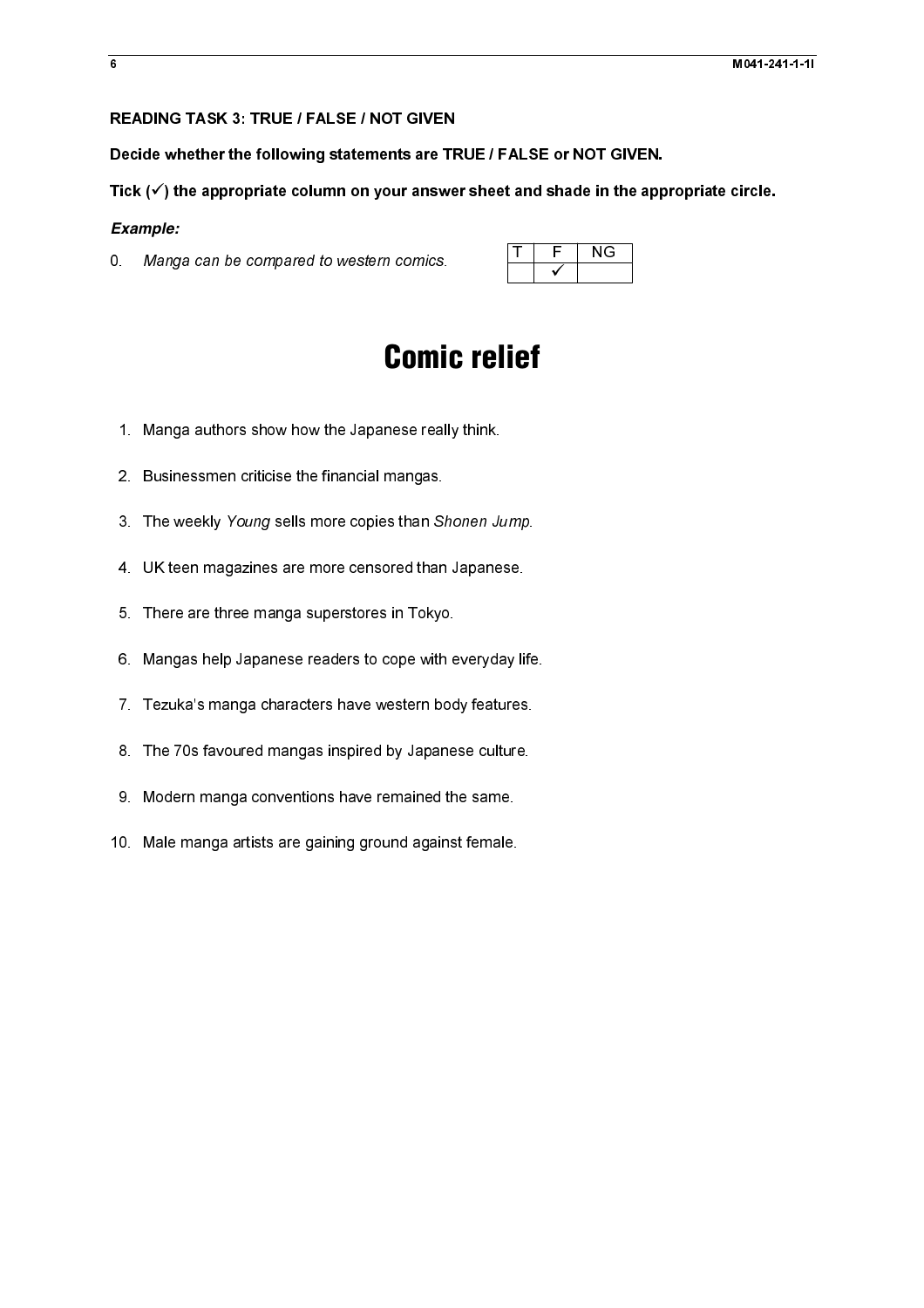# Comic relief

Adapted from an article in The Observer, 1 April 2001, by Andrew Smith

As you detach yourself from the tide of bodies flowing down pretty much any Tokyo pavement, you'll see the mangas sitting in neat piles outside newsagents and general stores. They look like comics, and visiting Westerners often mistakenly refer to them as such. But these are not comics: to millions of Japanese readers, they are portals to a parallel universe. The literal translation of manga is 'irresponsible writing'. If you want to know what's really going on in the minds of Japanese people, this is the place to look.

Adapted from an article in The Observer, 1 April 2001, by Andrew Smith<br>Hash down pretty much any Tokyo Inta the Japanese "a phats the studies"<br>down pretty much any Tokyo Inta the Japanese "a phats the studies"<br>someons, an At home, manga artists are treated like rock stars. They are wealthy and celebrated and teenagers dream of emulating them, because they've beaten the system, made a mockery of the endless hours of homework and graft that shape most people's weeks. It is estimated that 10 per cent of all books and magazines published in Japan are mangas. On the subway during rush hour you will see pinstriped businessmen reading financial manga, in which chisel-jawed players storm into boardrooms and avert corporate meltdown at the 11<sup>th</sup> hour. On the stands, sports, cookery and kids' editions sit next to piles of the voluminous teen weeklies such as Young and Shonen Jump. The latter such as *Young* and *Shonen Jump*. The latter<br>can be 3 inches thick and are claimed to sell up<br>to 5m copies per issue. Inside, there will be<br>lengthy stories centred around anything from<br>dealers in fake antiques to rival ga can be 3 inches thick and are claimed to sell up to 5m copies per issue. Inside, there will be lengthy stories centred around anything from dealers in fake antiques to rival gangs of cheerleaders. There are also plenty of hyperreal adult tales of hardware-encrusted space travellers and, in the ones aimed at teenage boys, lots of warped, adolescent sex of a sort that wouldn't be acceptable in UK teen mags. 'It's tolerated on the page because it's escapism,' says the editor of one such title.

It's not until you enter one of the manga superstores, however, that you come to appreciate the extraordinary breadth of manga culture. Comic Station Shibuya is arranged on three floors and claims to house 120,000 different mangas.

Ask why comics and the animated ('anime') films they spawn are so popular, and you'll get a

variety of responses. Some artists will point out that the Japanese 'alphabet' is pictorial rather than phonetic, meaning that the population is brought up to think in terms of pictures rather than syntax.

Mamoru Oshii, who directed the film adaptation of the Ghost in the Shell series, has a more sombre take on the whole thing. 'I don't think Japanese people could get through life without distractions such as manga,' he suggests. 'Their houses are tiny, the country is small, but with so many people. Japan is a tough place to live, so people can live in the world of manga for a while and it makes their daily life a bit more tolerable. It's like a Walkman – you cut the world out, it's a means of escape.'

The conventions of modern manga were laid down in the 20 years after the Second World War by a man named Osamu Tezuka, who was besotted with Disney. This is said to explain why most of its heroes are Caucasian in appearance, with saucer-like eyes and extravagantly long legs. In the 70s, as political radicalism swept across Japan's campuses, there was a call for less reliance on American traditions. What appears now in manga is a mix of the two cultures, although there is still a bias towards idealised Western-looking women, just as there is a clear taste for Western models in advertising.

It's hardly surprising, then, that the only place where manga conventions are regularly broken is in the women's sector. On an average visit to Comic Station Shibuya, 70 per cent of the customers might be female. Some carry armfuls of shojo manga, the beautifully drawn, romantically inclined stuff which is aimed at girls, but others browse the work of female artists such as Rumiko Takahashi – one of the most revered of all the manga artists, a multimillionaire with an estimated 80m books in print. Junco Ito suggests that manga is one of the few areas of Japanese life where women can compete with men on an equal footing.

> © The Observer © The Observer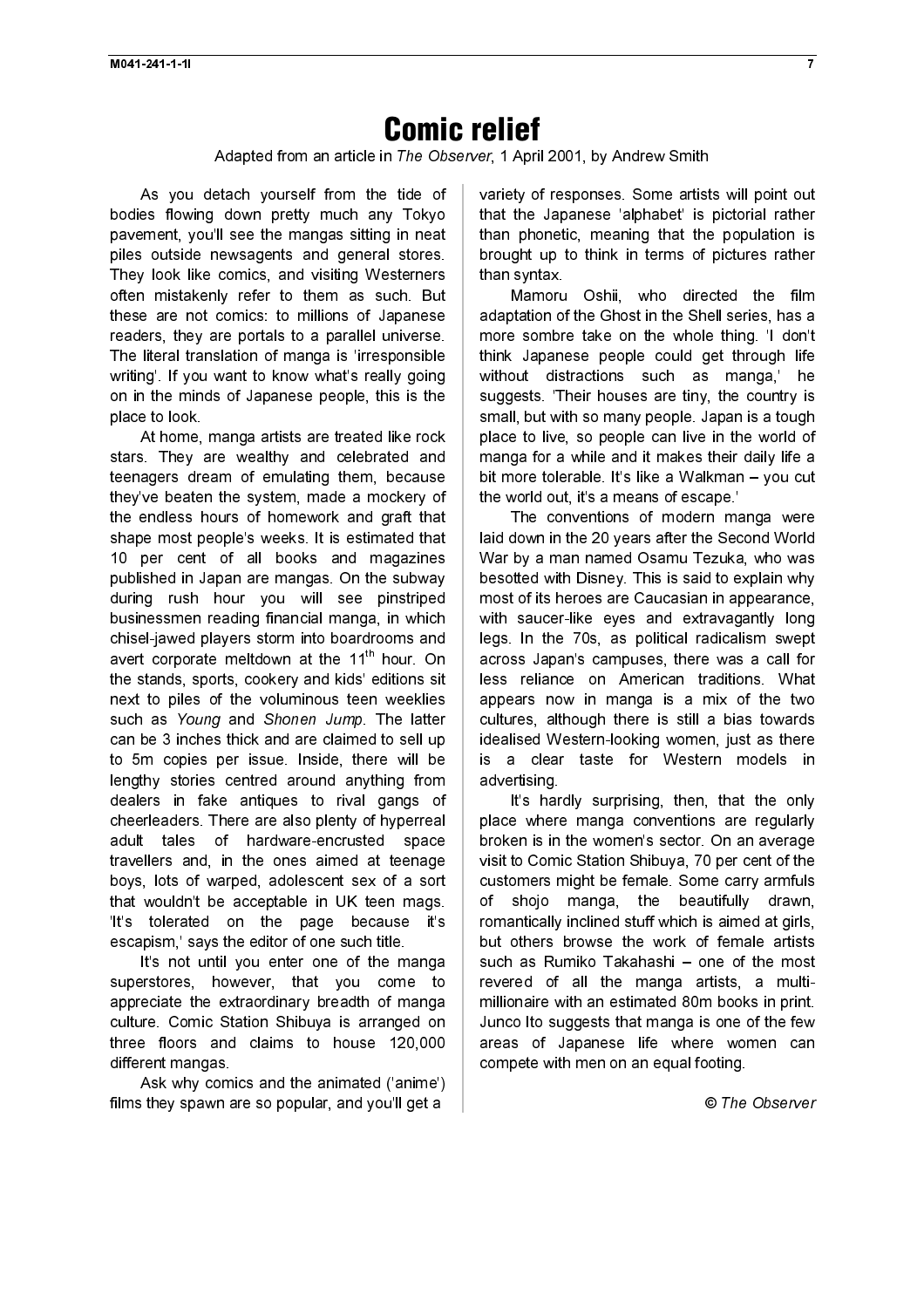TASK 1: GAP FILL

Write the missing words in the spaces provided on the answer sheet.

There is ONE word missing in each gap.

# Life on Mars hopes after ice find

Adapted from an article in The Observer, 3 March 2002, by Robin McKie

Massive fields of ice have been discovered on Mars, raising hopes that the Red Planet could support directed instruments on the US Mars Odyssey spacecraft towards the planet. The data they 1 received is the strongest indication yet that the planet once harboured life, and may still support 2 today.

"The signal we're getting is loud and clear. We're not just looking \_\_3\_\_ surface frost. There's lots of ice on Mars,'' said Stephen Saunders, project scientist for Odyssey.

Water is the matrix of life. \_\_4\_\_ it, biology is impossible. Hence, scientists' joy at finding large amounts in the planet's southern hemisphere. "This is very good news," said Prof Colin Pillinger, leader of Britain's Beagle 2 mission, \_\_5\_\_ aims to land a robot-probe on Mars next year. "Wherever you find water on Earth, you find life. This discovery has to be very encouraging.''

**B: CONOSCENZA E USO DELLA LINGUA** (Durata: 40 minuti)<br>TASK 1: GAP FILL<br>Write the missing words in the spaces provided on the answer s<br>There is ONE word missing in each gap.<br>There is ONE word missing in each gap.<br>There is There is an example at the beginning: Gap 0.<br>
Life on Mars in Gap 1<br>
Adapted from an article in The Ob<br>
life. The speed and extent of the discovery of wa<br>
life. The speed and extent of the discovery of wa<br>  $\frac{-1}{2}$  to te life The speed and extent of the discovery of water has stunned scenarios  $\underline{u} = \underline{u}$  model. The speed and extent of the discovery operator when the figure of the discovery of the speed and the planet concerned the mor Odyssey is the first spacecraft to reach Mars since two planetary probes were destroyed during 6 final approaches to the planet in 1999. It is designed \_\_7\_\_ conduct the first chemical analysis of the entire Martian surface. The craft – launched on 7 April from Cape Canaveral – reached Mars in October and has been slowly manoeuvring itself into a low orbit \_\_8\_\_ then. Last week, scientists turned **9**\_ their instruments and began surveying the planet. Within hours they were rewarded with reams of data, including strong evidence of water. Such early results are unprecedented in 10 mission of this nature.

''We have a whopping signal,'' said Arizona University's William Boynton who directs the probe's water-detectors. "It blew \_\_11\_\_ away."

Odyssey uses three different devices to determine the chemical constituents of Martian soil. The planet's surface is bombarded 12 cosmic rays, and each chemical constituent of its soil emits a high-energy sub-atomic particle when struck by such radiation. Each chemical produces a particle of a particular type and energy, and this acts **13** a signature for its presence.

All three water-detectors on Odyssey have observed substantial amounts of water in the Martian soil. "The fact we see a clear signature  $14$  ice from three different instruments makes the conclusion that **15\_** are significant amounts a sound one," said Boynton.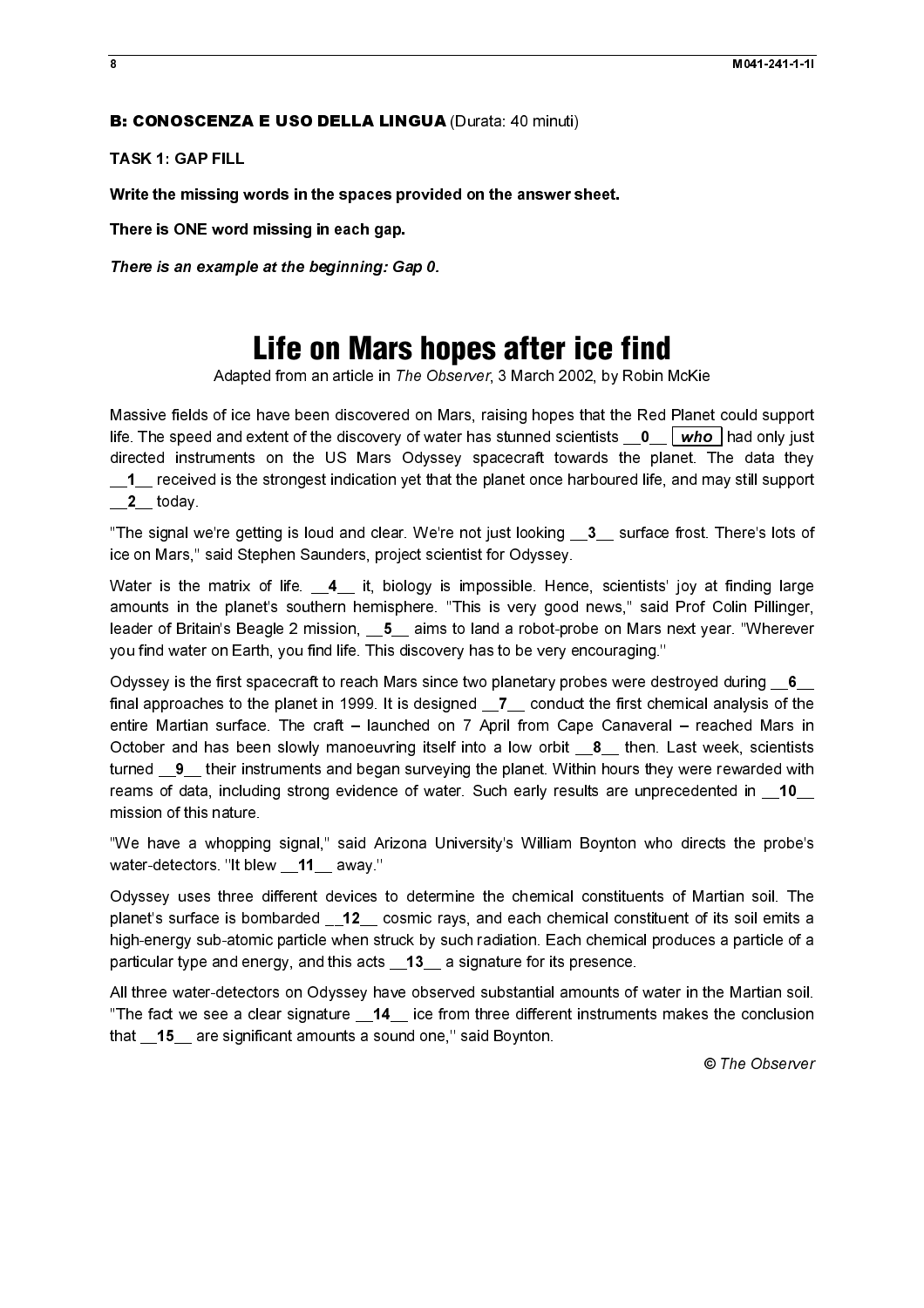TASK 2: GAP FILL

Write the correct form of the verb given in brackets in the spaces provided on your answer sheet.

There is an example at the beginning: Gap 0.

# A fine balance

Adapted from an article in The Observer, 3 March 2002, by Juliet Shedden

One of the first beneficiaries of Whitbread's work-life balance scheme, Wendy Johnson says that if she  $\overline{\phantom{a}}$  (NOT / OFFER) that chance, things would have been very different.

There is an example at the beginning: Gap 0.<br>  $\bigoplus$  Adapted from an article in The Obs<br>
One of the first beneficiaties of Whitterea.<br>  $\bigoplus$  Martist here  $\bigoplus$  to come back to word  $\bigoplus$  there is the state of Whitterea <u>\_0\_ was invited to</u> to come back to work part-time site the birth of her first child. She come back to work part-time come back to see a say. but one dependent to come back to see a such a come back to see a such a come 'I  $2$  (NOT / PLAN) to come back,' she says, 'but one day I  $3$  (CALL) by one of my colleagues and asked if I would be interested in some part-time work for two days a week back in my old department.' She jumped at her chance. Since her return, Johnson says she  $\_$ 4 $\_$  (NOTICE) that many of her colleagues are also on part-time contracts and that there has been a noticeable growth in the number of people working as part of job-sharing schemes. 'When I initially \_\_**5\_\_ (COME)** back to work, it was just part-time, two days a week. I now do a job share, three days a week.'

She works in the strategic development division, \_\_6\_\_ (SHARE) the responsibility for the acquisition of new hotels, and finds the role fulfilling. Thanks to the work-life balance scheme, Johnson is now able to enjoy what she calls 'the best of both worlds'. She feels that three days in the office is a long enough period to get properly involved in projects and keep in tune with what is happening in the department.

'It's great. You keep your hand in, you learn new technology and update your skills,' she says. It's also good for Whitbread because if people \_\_7\_\_ (NOT / COME) back part-time the company can lose the skills and information that people carry with them through years of service.'

Johnson thinks Whitbread has been flexible and taken care to work within her individual needs and requirements. 'They \_\_8\_\_ (ADAPT) to my needs as far as they can. They make compromises. Should you ever  $\overline{\mathsf{need}}\_9\_$  (LEAVE) early, say your child is poorly, there is never a problem. They don't give you a hard time about it.They are very good.'

In her days off work, Johnson \_\_10\_\_ (USE) her spare time for her own leisure. And working part-time gives her a lot more quality time with her daughter. She can pick her up from school on the days she is at home and take her swimming on Mondays after school. Johnson feels loyal to the company because it has given her valuable flexibility in her working hours. She is motivated by the lengths the company goes to keeping her informed about what **11** (GO ON).

Johnson believes the company has worked hard at 12 (MOTIVATE) her. 'I 13 (ENCOURAGE) to use my initiative and to go on training courses for Power Point and Excel: the basic products the company use.'

She can't see herself going back to work full-time because she feels she **14** (FIND) the ideal working conditions. For the immediate future, she says, she would like to stay as a part-timer. She is confident that when her daughter  $\_\,\!\!\!15\_\,\!\!\!$  (BE) older, should she change her mind, she has an employer to whom she can go and ask to work full-time again.

© The Observer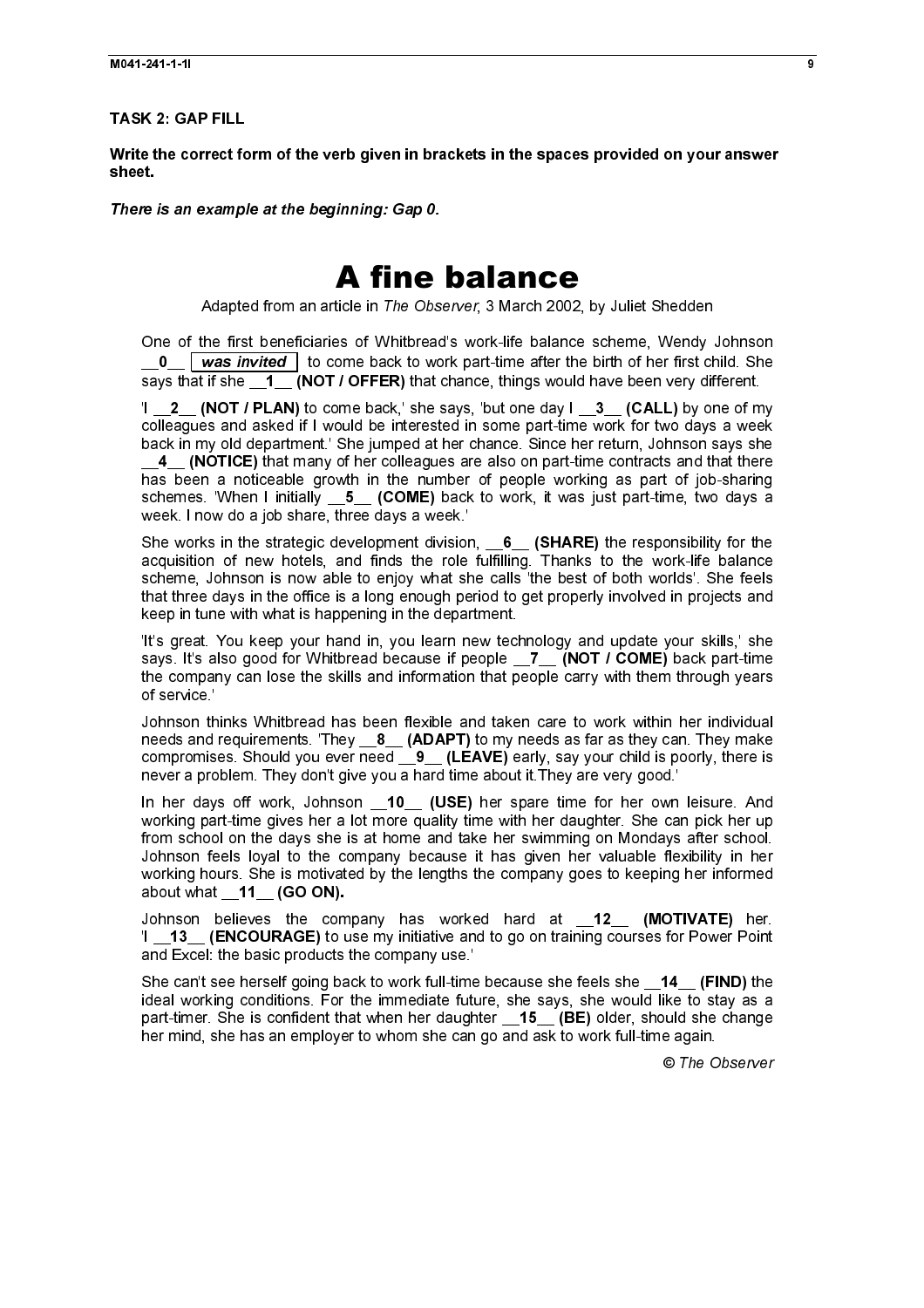# Black arts flourishing among the black-eyed beans

Adapted from an article in The Observer, 3 March 2002, by Neasa MacErlean

- in supermarkets, you are exactly the sort of person they want to keep coming back. The layout, pricing and even the smell of the store is designed with you in mind. But if you are frugal, live alone and buy only what's on your list,
- Write the correct form of the v<br>
Merite is an example at the be<br>
Black arts flo<br>
Adapted from an an<br>
0) IMPULSE If you are<br>
in superr<br>
back. The in superr<br>
back. The in mind.<br>
1) PROFITABLE you're are This is t<br>
locates<br>
l answer sheet.<br> **Black arts flourishing among the black-eyed bea**<br>
Maced from an article in The Observer. 3 Mach 2002, by Nessa MacErican<br>
(a) IMPULSE<br>
Maced from an article in The Observer. 3 Mach 2002, by Nessa MacErican There is an example and and analytical<br>
0) IMPULSE<br>
1) PROFITA<br>
2) OFFICE<br>
3) TYPICAL<br>
4) RETAIL<br>
5) ANNOUN<br>
6) SIGNIFY<br>
7) ALCOHO<br>
8) POSSIBL<br>
9) COMPLA **Black arts flourishing an**<br>Adapted from an article in *The Obse*<br>0) IMPULSE If you are an  $\frac{0}{2}$  in supermarkets, you are in<br>the beginning. But if you are fruction in mind. But if you are fructions<br>1) PROFITABLE your 1) PROFITAE<br>
2) OFFICE<br>
3) TYPICAL<br>
4) RETAIL<br>
5) ANNOUNC<br>
6) SIGNIFY<br>
7) ALCOHOL<br>
8) POSSIBLE<br>
9) COMPLAI 1) PROFITABLE<br>2) OFFICE<br>3) TYPICAL<br>4) RETAIL<br>5) ANNOUNCE<br>6) SIGNIFY<br>7) ALCOHOL<br>8) POSSIBLE<br>9) COMPLAIN<br>10) CHOOSE If you are an  $\Box$  <u>Impulsive</u> D buyer who spends more than £100 a week<br>in supermarkets, you are exactly the solid present the want to keep coming<br>back. The layout, pricing and even the smell of the stone is designed with you're an  $\_1$  shopper who leaves them cold.<br>This is the time of year when the supermarked bincrease their market share. They know that minicrease their market share. They know that mole allot demonstrate their attractiv This is the time of year when the supermarkets launch major offensives to increase their market share. They know that many shoppers tightened their belts after overspending at Christmas so the big names each try to demonstrate their attractiveness.

Although the proportion of our incomes spent on food has fallen from a third to

- pensioners earmark 19% of their total weekly spending – £26.40 – for groceries, says the 2002 Social Trends survey, though other single adults spend as little as £32, or 12%.
- 3) TYPICAL<br>4) RETAIL<br>6) ANNOUI<br>6) SIGNIFY<br>7) ALCOHC<br>8) POSSIBI<br>9) COMPLA 4) RETAIL<br>5) ANNOUN®<br>6) SIGNIFY<br>7) ALCOHOI<br>8) POSSIBLI<br>9) COMPLAI<br>10) CHOOSE 5) ANNOUI<br>6) SIGNIFY<br>7) ALCOH(<br>8) POSSIB<br>9) COMPL/<br>10) CHOOSI research group Verdict, announced price cuts totalling £70m on 1,500 of Verdict.

It is not quite as simple as that, however. Tesco admitted on its website that it had increased 1,750 prices since Christmas. It defended these rises – offers coming to an end.

a sixth over the last 50 years, according to  $\frac{2}{2}$  statistics, we still and  $\frac{3}{2}$  spend between £25 and £32 a week each on it. Even single pensioners earmark 19% of their total weekly spending  $-$  £26.40 – for spe **3**\_ spend between £25 and £32 a week each on it. Even single<br>passiones sammark 19% of their total weekly spending – £26.40 – for<br>groceries, says the 2002 Social Trends survey, though other single adults<br>spend as little Tesco, hailed 'the best  $-4$  in Britain in food and anything else' by retail<br>research group Verdict, announced price cuts totalling  $\bar{x}$  on n 1,500<br>products last month. This will be followed by many more  $-5$  from all t products last month. This will be followed by many more  $\underline{.5}$  from all the<br>of Verdict.<br>of Verdict.<br>It is not quite as simple as that, however. Tesco admitted on its website that it<br>let is not quite as simple as that, other supermarkets, and they will be  $\_6$ , 'says Richard Hyman, chairman<br>of Verdict.<br>It is not quite as simple as that, however. Tesco admitted on its website that it<br>had increased 1,750 prices since Christmas. It defend including 200 on  $\_7$  drinks alone – by saying many resulted from special<br>offers coming to an end.<br>Supermarket pricing is a spectacular black art. With hundreds of stores,<br>thousands of products and suppliers, and million Supermarket pricing is a spectacular black art. With hundreds of stores, thousands of products and suppliers, and millions of customers, there is a the supermarkets seem to keep their customers happy. In its consumer

7) ALCOHO<br>8) POSSIBL<br>9) COMPLA<br>10) CHOOSE 8) POSSIBLE<br>9) COMPLAIN<br>10) CHOOSE research, the magazine *Which?* has always found the same result: 'Our<br>surveys have consistently shown that customers have few <u>9</u>\_ about supermarket service and quality.'

5) SIGNIFY<br>
5) ALCOHOL<br>
5) POSSIBLE<br>
5) COMPLAIN<br>
5) CHOOSE vast range of  $\underline{\hspace{0.8cm}}8$  for the sales teams. And the extraordinary thing is that<br>the supermarkets seem to keep their customers happy. In its consumer<br>research, the magazine *Which?* has always found the same result: 9) COMPLAIN<br>10) CHOOSE<br>T surveys have consistently shown that customers have few  $\_9$  about<br>supermarket service and quality.'<br>Even so, there are variations in the images of the major stores. In its latest<br>survey Which? found that shoppers rated )<br>10) CHOOSE<br>Discreed on the Second Second Second Second Second Second Second Second Second Second Second Second Second Second Second Second Second Second Second Second Second Second Second Second Second Second Second Seco Even so, there are variations in the images of the major stores. In its latest survey Which? found that shoppers rated Asda head and shoulders above the others in terms of 'low prices' and 'value for money'. The more upmarket 10) CHOOSE Waitrose was second for value but unbeatable for quality and **\_\_10\_\_**, the researchers found.  $\bullet$  *The Observer* 11) CHOOSE<br>10) CHOOSE<br>10) CHOOSE researchers found.

© The Observer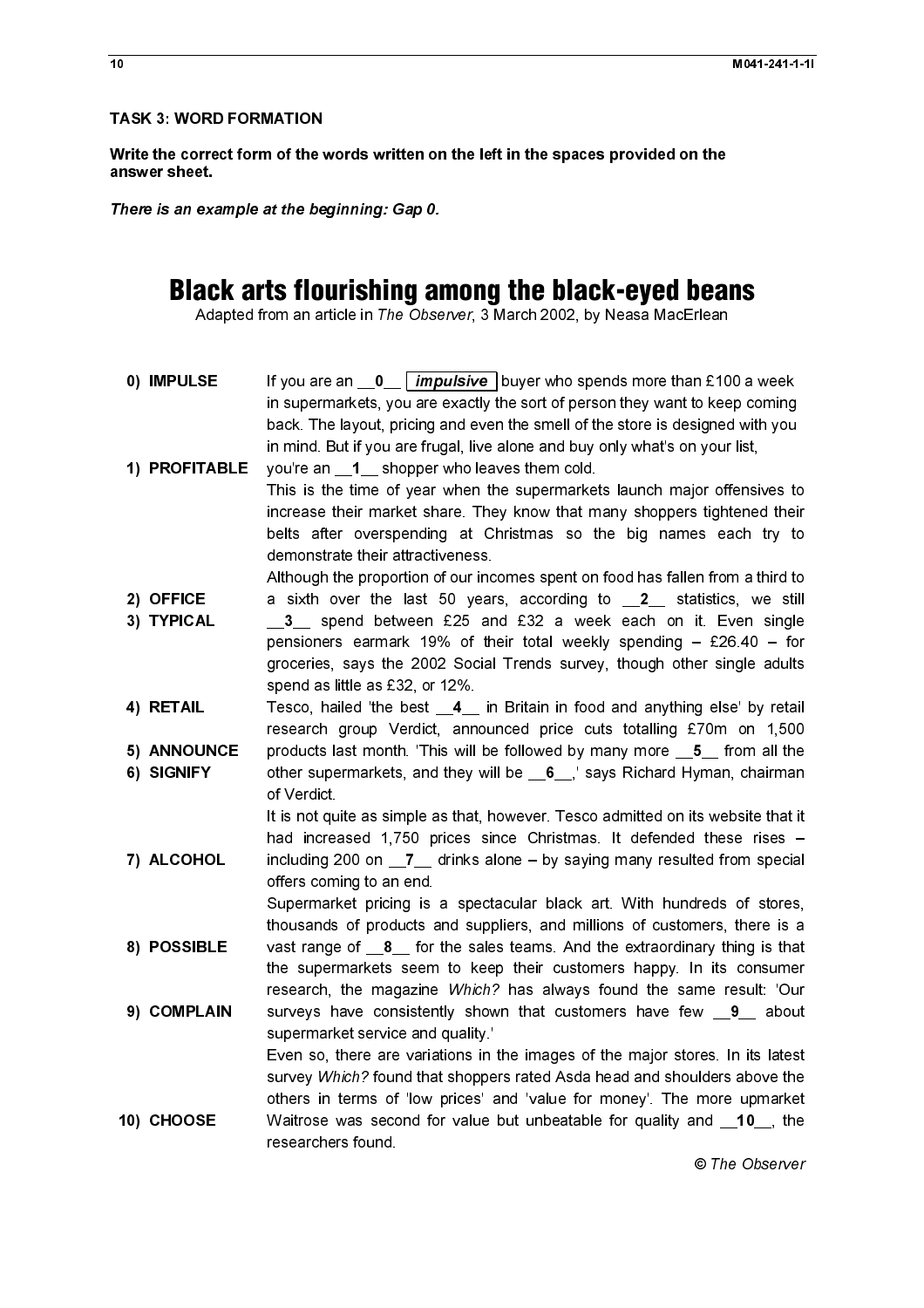PAGINA VUOTA